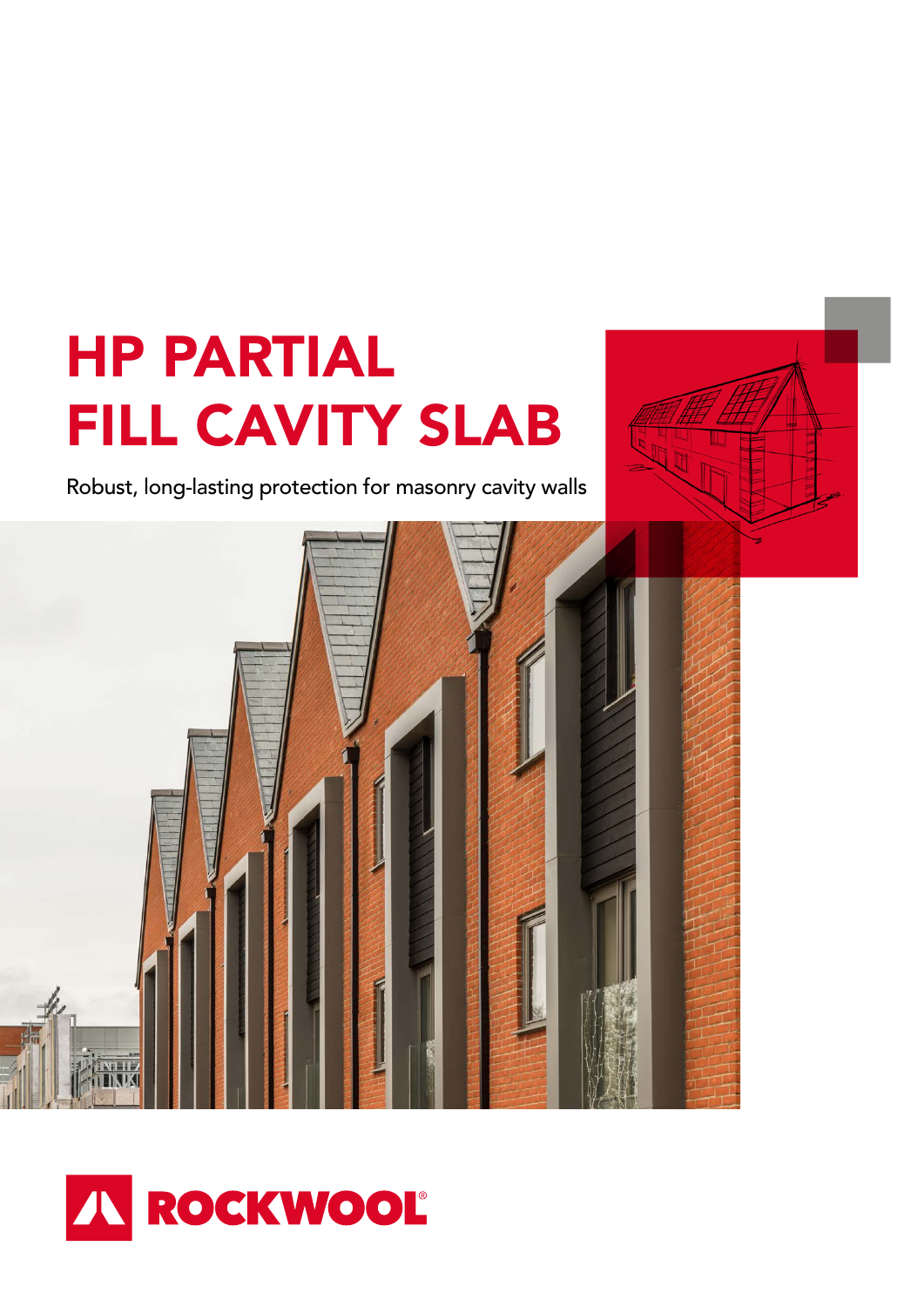## HP PARTIAL FILL CAVITY SLAB

HP Partial Fill Cavity Slab offers a stable and durable solution for the thermal insulation of external walls that will last for the lifetime of the building.

Made of renewable stone wool fibres, HP Partial Fill slabs further maximise energy efficiency by knitting together when tightly jointed to eliminate gaps. Euroclass A1 non-combustible and water repellent.

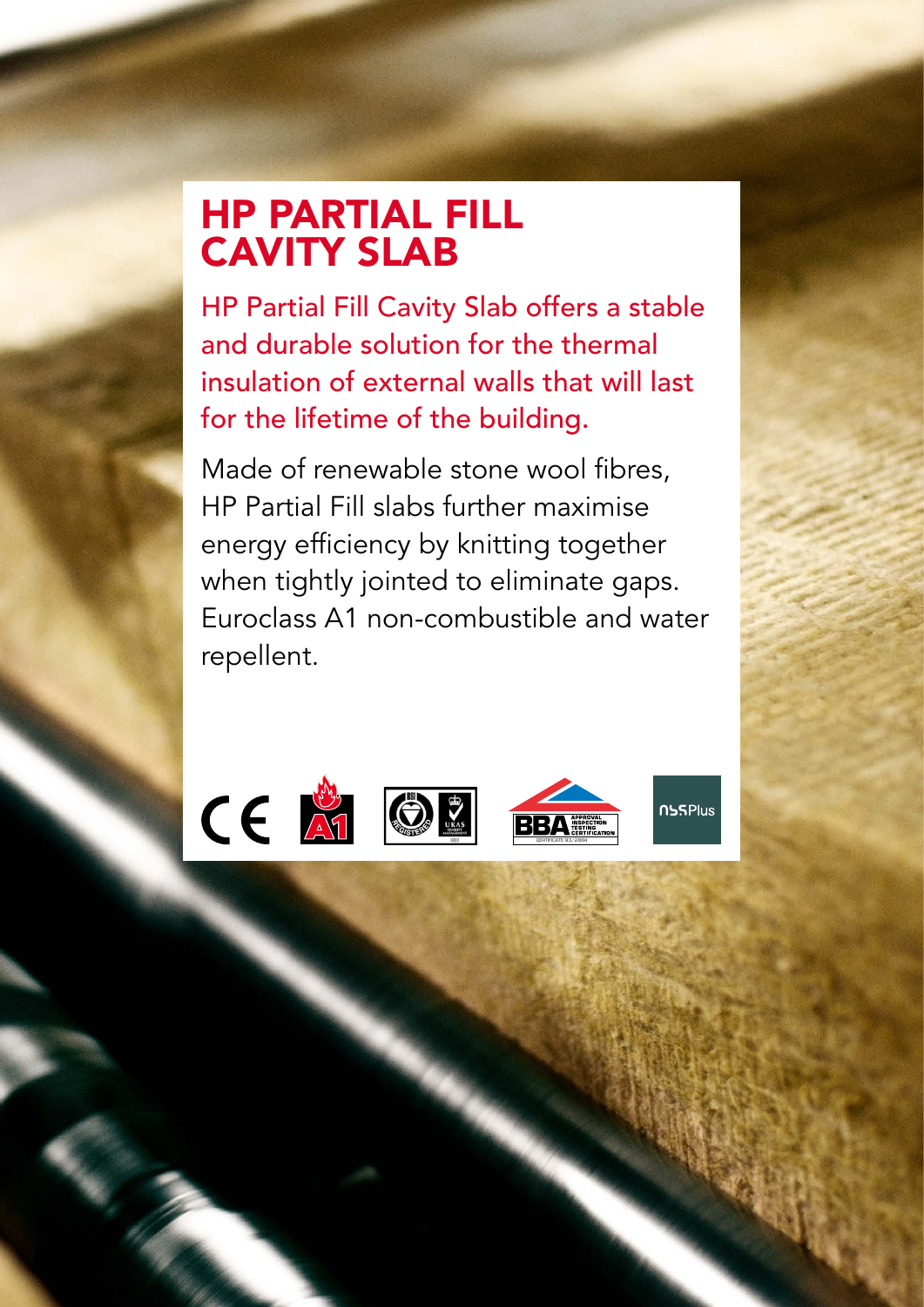

## Advantages

- Can be used in high-rise buildings
- Non-combustible Euroclass A1
- Robust front-face resists damage
- Slabs knit together to eliminate gaps
- Maximises thermal performance
- Water repellent

## **Description**

HP Partial Fill Cavity Slab is a semi-rigid partial fill insulation solution for masonry and framed cavity wall construction. It is designed to withstand typical conditions on-site and absorb any irregularities on the inner leaf. Consists of a robust outer surface engineered to a resilient inner face. The slabs knit together when tightly butt jointed, eliminating heat loss caused by gaps.

## **Applications**

#### Buildings up to and including 12 metres:

- **a.** The product can be used in any exposure zone where a residual cavity width of 50mm or greater is maintained. However, the use of the product does not preclude the need to apply any external render coat or other suitable finish in severe exposure zones where such application would be normal practice.
- **b.** The minimum residual cavity width to be maintained during construction must be 25mm. To achieve this requirement, a greater nominal residual cavity width may need to be specified at the design stage to allow for inaccuracies inherent in the building process (a residual cavity nominally 50mm wide will be required by the NHBC where normal standards of tolerance and workmanship are adopted).

#### Buildings over 12 metres in height:

The width of the residual clear cavity to be achieved should be a minimum of 50mm, and the following requirements apply:

- a. From ground level, the maximum height of continuous cavity walls must not exceed 12 metres.
- **b.** Above 12 metres, the maximum height of continuous cavity walls must not exceed 7 metres.
- c. In both cases breaks should be in the form of continuous horizontal cavity trays discharging to the outside.
- d. Where the cavity width is reduced for structural reasons, e.g. by the intrusion of ring beams, a minimum residual cavity width of 25mm must be maintained and extra care must be taken with fixings and weatherproofing, e.g. the inclusion of a cavity tray.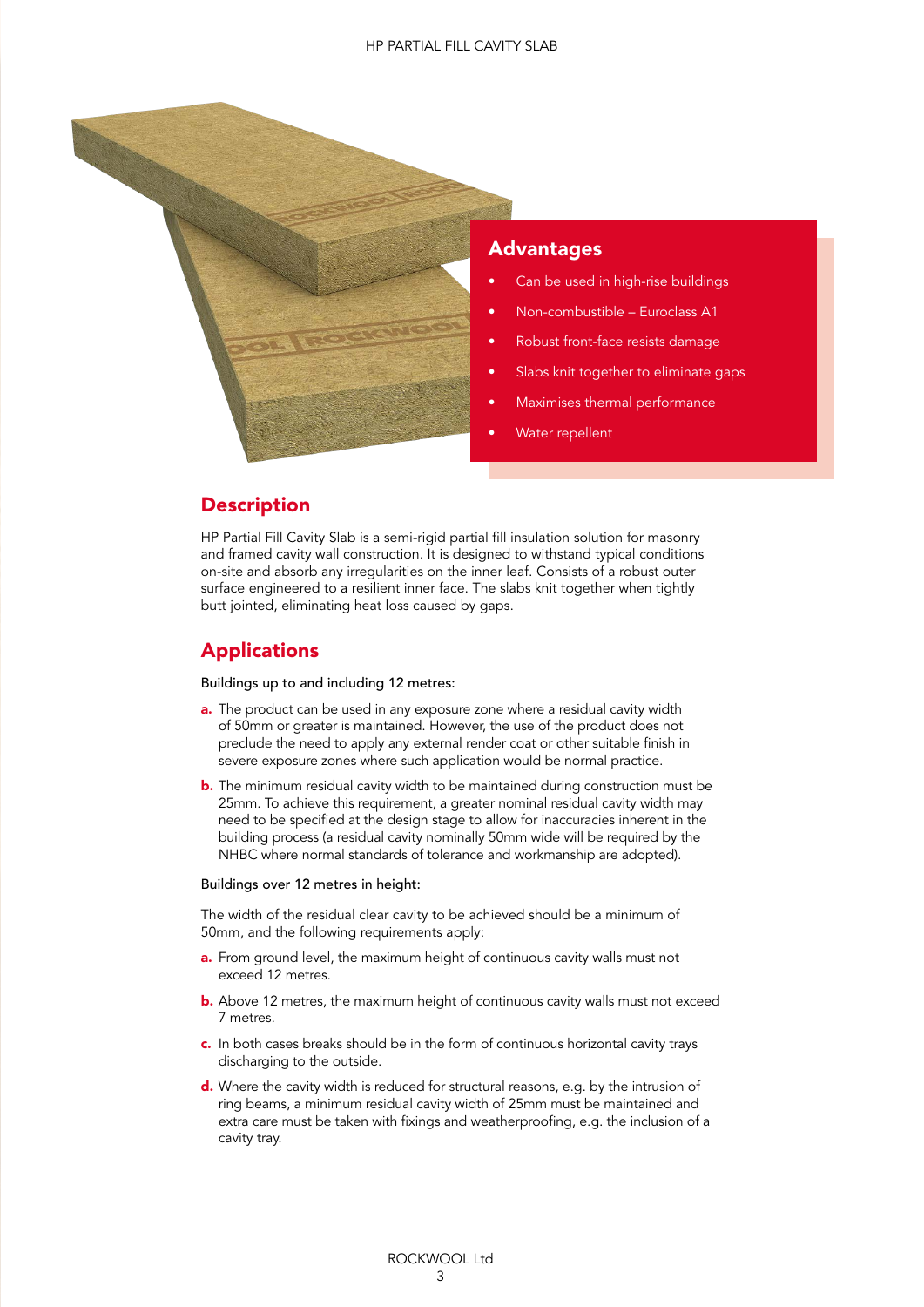## **Performance**

#### Thermal

Tested to BS EN 13162, HP Partial Fill Cavity Slab has a thermal conductivity of 0.034 W/mK up to 90mm thickness. Thicknesses over 90mm have a thermal conductivity of 0.035 W/mK.

#### Fire classification

HP Partial Fill Cavity Slab achieves a reaction to fire classification of A1, as defined in EN13501-1.

#### BBA Certificate

HP Partial Fill Cavity Slabs have been laboratory and site tested by BBA and awarded Certificate 93/2884.

#### U-Values

Approved Document L (2013 edition England and 2014 Wales) – U-value requirements for walls:

- New build dwellings: England 0.25-0.18W/m²K / Wales 0.21-0.18W/m²K
- New build non-domestic: England 0.26-0.22W/m²K / Wales 0.26-0.22W/m²K
- Extensions to dwelling: England 0.28W/m²K / Wales 0.21W/m²K
- Extensions to non-domestic: England 0.28W/m²K / Wales 0.26W/m²K

| Inner block          | Medium dense<br>1400-1450kg/m <sup>3</sup> |                | Aircrete Hi Strength<br>750kg/m <sup>3</sup> |                | <b>Aircrete Std</b><br>600kg/m <sup>3</sup> |                |
|----------------------|--------------------------------------------|----------------|----------------------------------------------|----------------|---------------------------------------------|----------------|
| W/mK                 | 0.470 W/mK                                 |                | 0.190 W/mK                                   |                | 0.150 W/mK                                  |                |
| Internal finish      | Light plaster                              | P/board on dab | Light plaster                                | P/board on dab | Light plaster                               | P/board on dab |
| HP Partial Fill (mm) | U-value                                    | U-value        | U-value                                      | U-value        | U-value                                     | U-value        |
| 80                   | 0.31                                       | 0.31           | 0.30                                         | 0.29           | 0.29                                        | 0.28           |
| 100                  | 0.28                                       | 0.27           | 0.26                                         | 0.25           | 0.25                                        | 0.24           |
| 120                  | 0.24                                       | 0.23           | 0.23                                         | 0.22           | 0.22                                        | 0.21           |
| 135                  | 0.22                                       | 0.21           | 0.21                                         | 0.20           | 0.20                                        | 0.18           |
| 150                  | 0.20                                       | 0.19           | 0.19                                         | 0.18           | 0.19                                        | 0.18           |

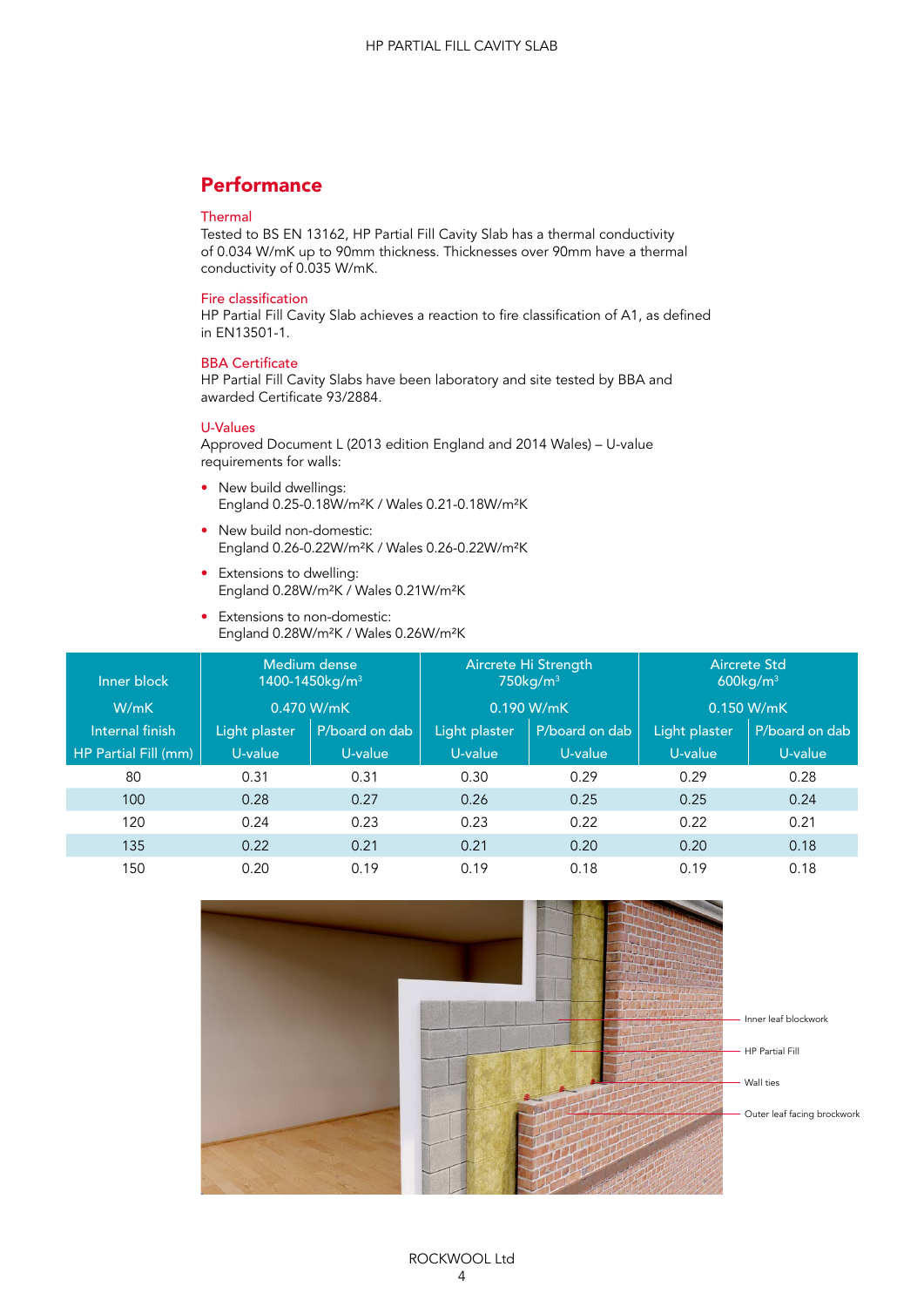## Design guidance

The following guidance regarding wall ties is given in good faith and is not intended to override any good practice recommendations (refer also to BBA Certificate 93/2884).

#### Designing the cavity wall

The outer leaf is the first line of defence against rain and the following will help to improve its effectiveness:

- Before designing the width of the cavity, consider the dimensional tolerances of the components which make up the wall and the width of the residual airspace
- Specify weather-struck, flush or bucket handle joints. Recessed joints increase the risk of water penetration in high exposure zones. Ensure that all bed and perpend joints in the external wall are fully filled with mortar
- Vertical damp proof courses at wall openings should project at least 25mm into the cavity

#### Wall ties

Wall ties should be built into each leaf with a minimum embedment of 50mm. However, some manufacturers recommend an embedment of 62.5mm to allow for site tolerances. Drip features on a wall tie should be placed at the centre of an open cavity. The specifier must ensure that the retaining clips used are suitable for the selected wall tie. See diagram below for the wall tie and retaining clip placement pattern. This wall tie stagger pattern ensures that no more than 450mm of slab overhangs a fixing.



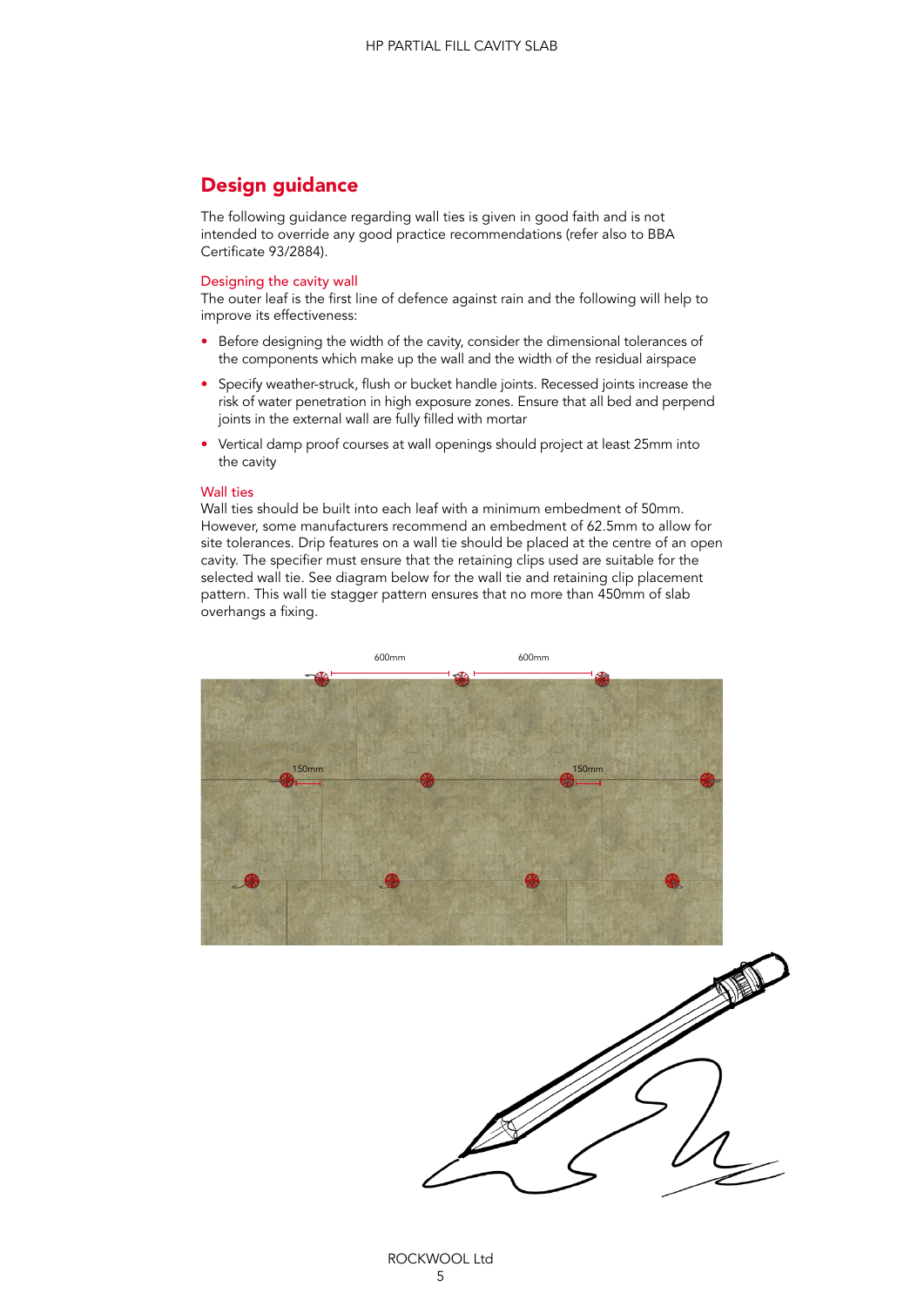## Installation

The walls should be constructed with the inner leaf leading, with HP Partial Fill Cavity Slab fastened to the cavity face of the inner leaf. For optimum performance, the cavity slabs should be placed with the patterned face outwards.

#### Procedure

- 1. 1. A section of the inner leaf should be built with the first row of wall ties at approximately 600mm horizontal spacing where the insulation is to begin. It is recommended that the wall ties are not placed directly on the damp-proof course.
- 2. The first run of slabs should commence below the damp-proof course level to provide overlap edge insulation at the floor interface.
- 3. The inner leaf should be built up to the required height, with wall ties placed at a vertical height of 450mm. Excess mortar should be cleaned from the cavity face of the leading leaf and the slabs compressed slightly between the upper and lower wall ties behind the retaining clips. This is to form a closely butt-joined run.
- 4. The second row of wall ties should be fitted to retain the tops of the slabs. It is essential that all wall ties slope downwards towards the outer leaf and at centres not exceeding 600mm to ensure that each slab is secured at a minimum of four points.
- 5. Additional ties may be required to satisfy the structural requirements and/or to ensure adequate retention of slabs or cut pieces. Alternatively, the slabs can be retained against the leading leaf using mechanical fixings with 70mm diameter washers.
- 6. Complete successive sections of wall up to the roof line.

#### Advisory notes

- 1. All areas of the wall must be insulated do not leave gaps. Ensure that the patterned side faces outwards.
- 2. Close butt the slabs at all horizontal and vertical joints. Cut them carefully to fit around any protrusions into the cavity.
- 3. Close butt joints at corners, being careful not to bend the slabs.
- 4. Clean off excess mortar from the cavity face of the wall before installing the slab.
- 5. Do not allow mortar to drop on top of the slabs that are positioned in the cavity. Protect the top of the slabs with a batten during installation.
- 6. Do not allow mortar to drop into the cavity. After each section of the inner leaf is built, excess mortar should be removed from the cavity face and mortar droppings cleaned from any exposed edges of the installed board. This should take place before the installation of the next run of boards. A cavity batten will protect the installed boards and helps keep the cavity clean as the outer leaf is built up.
- 7. Where cut slabs of less than full length are installed, a minimum of 2 retaining washers should be provided to support the lower edge of the slab.

## Technical information

The following NBS clauses include HP Partial Fill Cavity Slab: F30:12, F30:151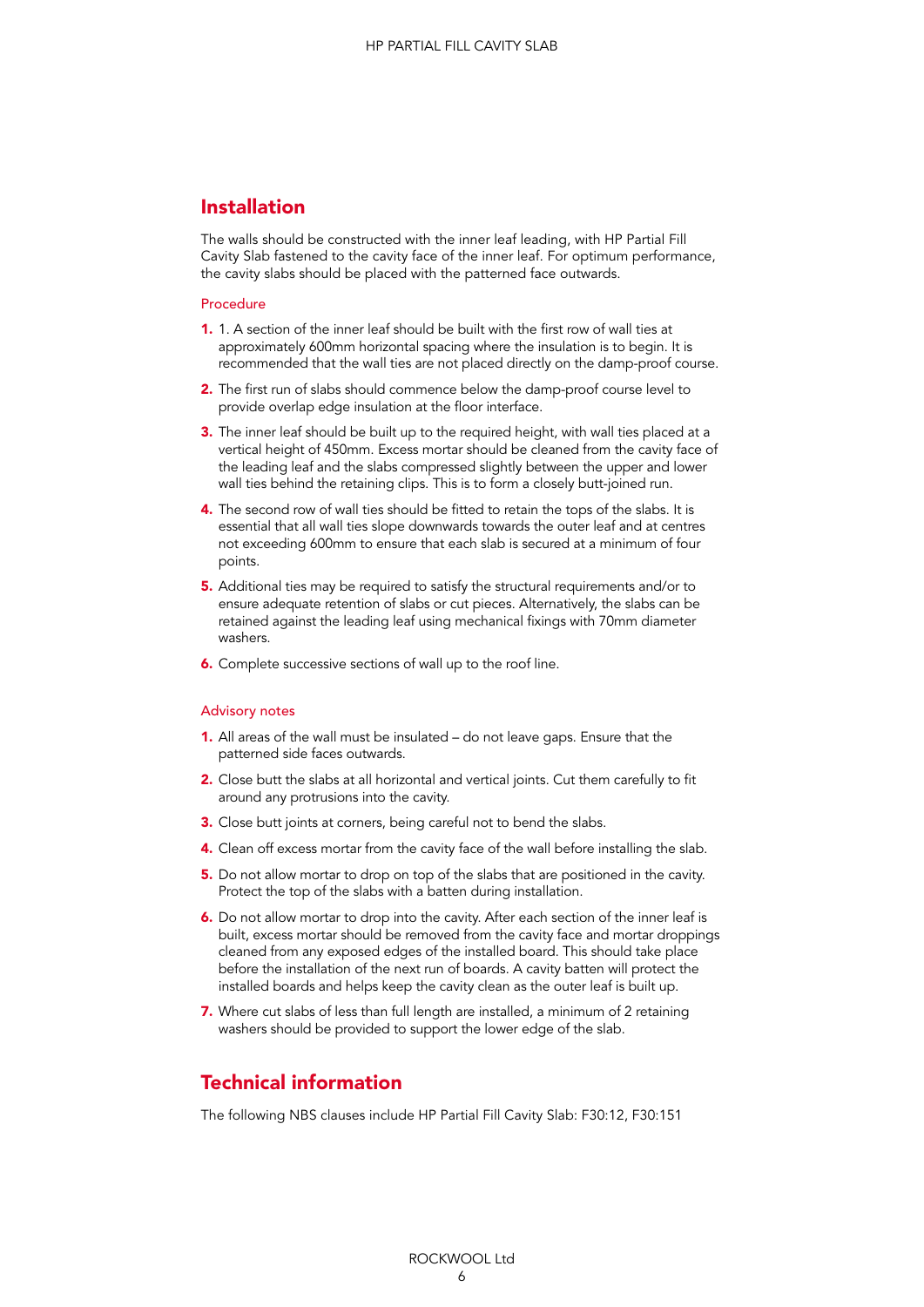## **Sustainability**

As an environmentally conscious company, ROCKWOOL promotes the sustainable production and use of insulation and is committed to a continuous process of environmental improvement.

All ROCKWOOL products provide outstanding thermal protection as well as four added benefits:

**Fire resistance** Acoustic comfort Sustainable materials **Durability** 

## Health & Safety

The safety of ROCKWOOL stone wool is confirmed by current UK and Republic of Ireland health & safety regulations and EU directive 97/69/EC:ROCKWOOL fibres are not classified as a possible human carcinogen.

A Material Safety Data Sheet is available and can be downloaded from www.rockwool.co.uk to assist in the preparation of risk assessments, as required by the Control of Substances Hazardous to Health Regulations (COSHH).

### Environment

Made from a renewable and plentiful naturally occurring resource, ROCKWOOL insulation saves fuel costs and energy in use and relies on trapped air for its thermal properties.

ROCKWOOL insulation does not contain (and has never contained) gases that have ozone depletion potential (ODP) or global warming potential (GWP).

ROCKWOOL is approximately 97% recyclable. For waste ROCKWOOL material that may be generated during installation or at end of life, we are happy to discuss the individual requirements of contractors and users considering returning these materials to our factory for recycling.



## Interested?

For further information, contact the Technical Solutions Team on 01656 868490 or email technical.solutions@rockwool.co.uk

Visit www.rockwool.co.uk to view our complete range of products and services. *Copyright ROCKWOOL September 2018.*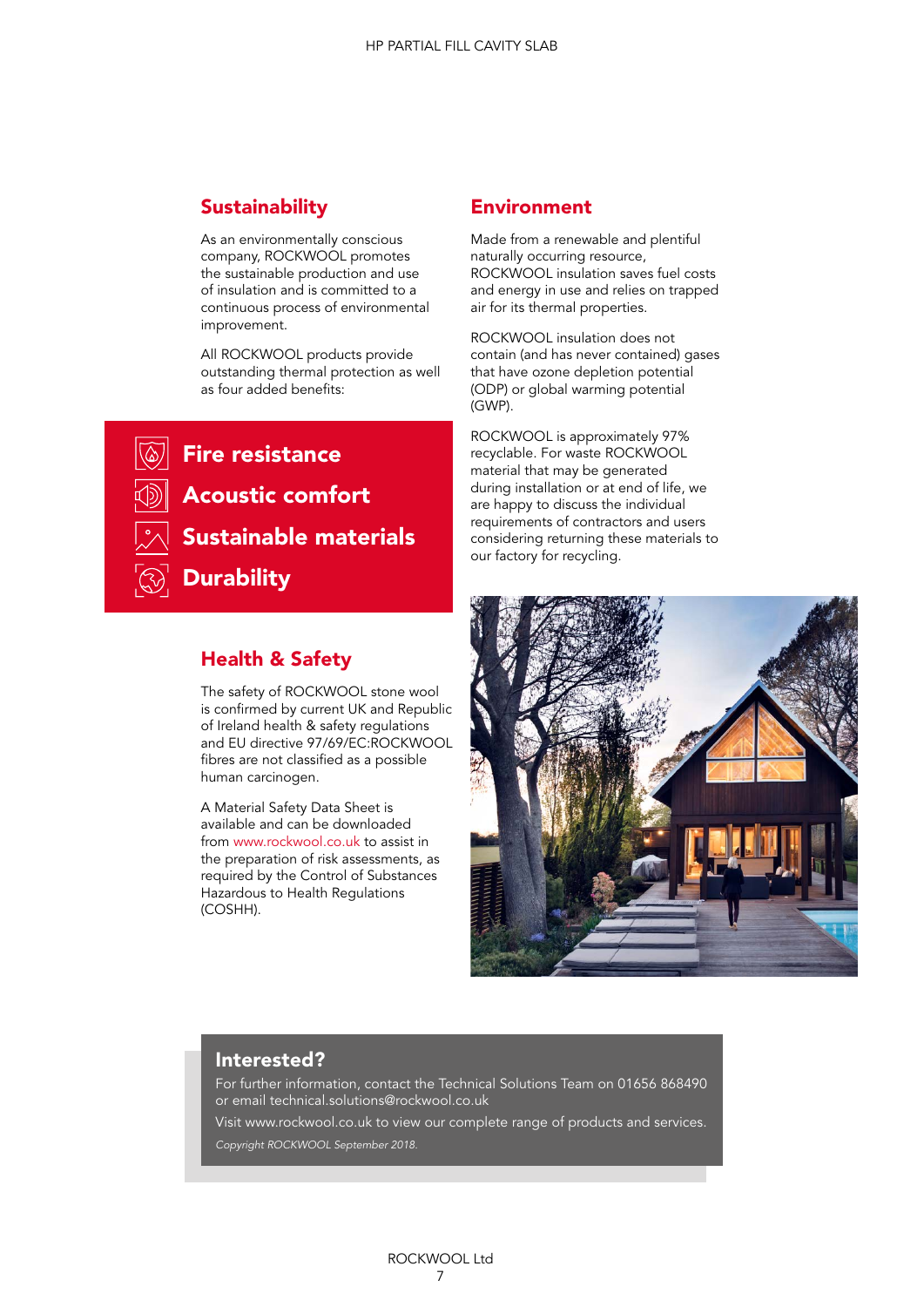#### The ROCKWOOL Trademark

ROCKWOOL® - our trademark

The ROCKWOOL trademark was initially registered in Denmark as a logo mark back in 1936. In 1937, it was accompanied with a word mark registration; a registration which is now extended to more than 60 countries around the word.

The ROCKWOOL trademark is one of the largest assets in the ROCKWOOL Group, and thus well protected and defended by us throughout the world.

If you require permission to use the ROCKWOOL logo for your business, advertising or promotion. You must apply for a Trade Mark Usage Agreement. To apply, write to:

marketcom@rockwool.com.

#### **Trademarks**

The following are registered trademarks of the ROCKWOOL Group:

ROCKWOOL®

ROCKCLOSE®

RAINSCREEN DUO SLAB®

**HARDROCK®** 

ROCKFLOOR®

FLEXI®

BEAMCLAD®

FIREPRO®

#### Disclaimer

ROCKWOOL Limited reserves the right to alter or amend the specification of products without notice as our policy is one of constant improvement. The information contained in this brochure is believed to be correct at the date of publication. Whilst ROCKWOOL will endeavour to keep its publications up to date, readers will appreciate that between publications there may be pertinent changes in the law, or other developments affecting the accuracy of the information contained in this brochure. The applications referred to within the brochure do not necessarily represent an exhaustive list of applications. ROCKWOOL Limited does not accept responsibility for the consequences of using ROCKWOOL in applications different from those described within this brochure. Expert advice should be sought where such different applications are contemplated, or where the extent of any listed application is in doubt.

© ROCKWOOL 2020. All rights reserved.

#### Photography and Illustrations

The product illustrations are the property of ROCKWOOL ltd and have been created for indicative purposes only.

Unless indicated below, the photography and illustrations used in this guide are the property of ROCKWOOL Limited. We reserve all rights to the usage of these images.

If you require permission to use ROCKWOOL images, you must apply for a Usage Agreement. To apply, write to: marketcom@rockwool.com.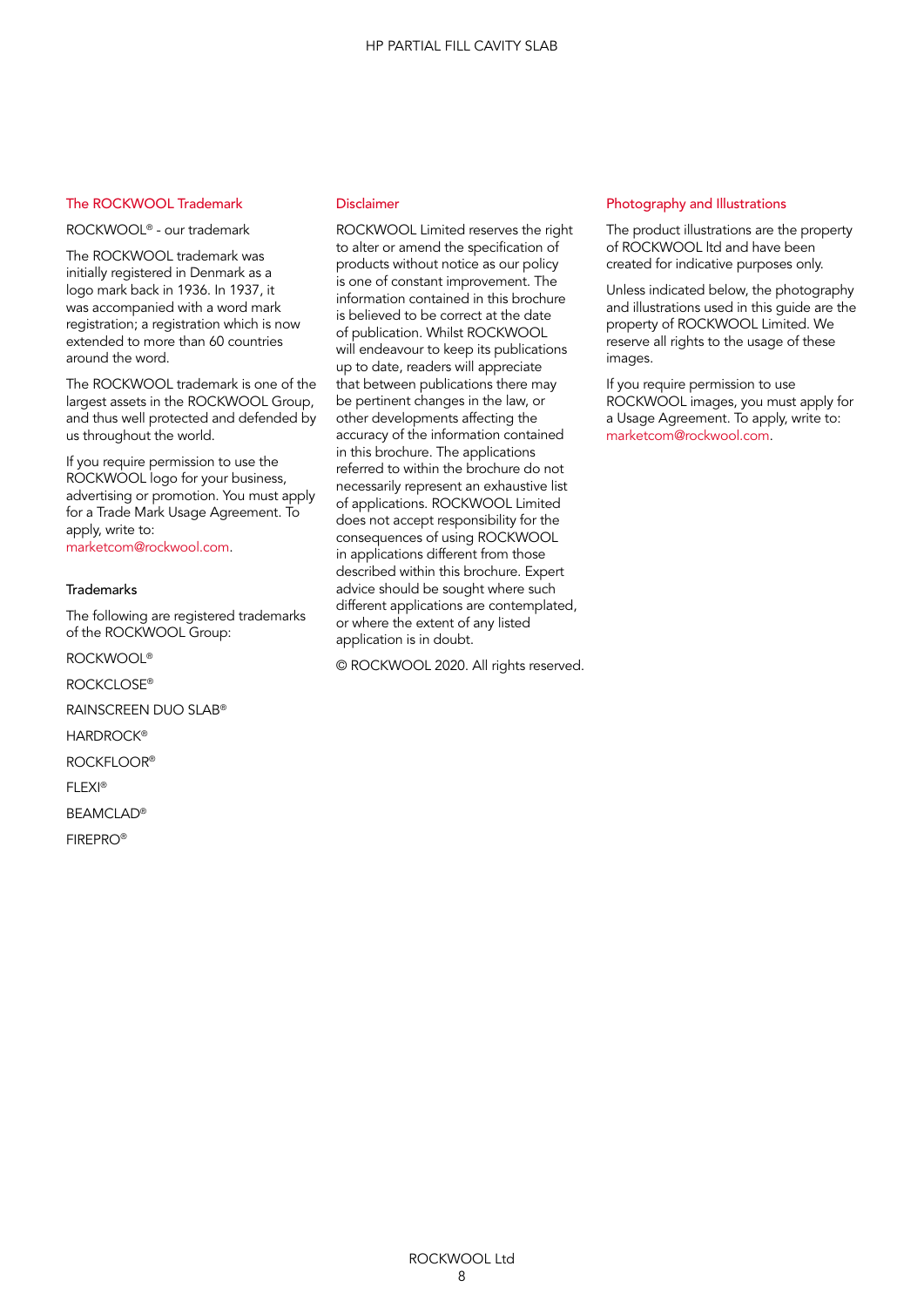## **Notes**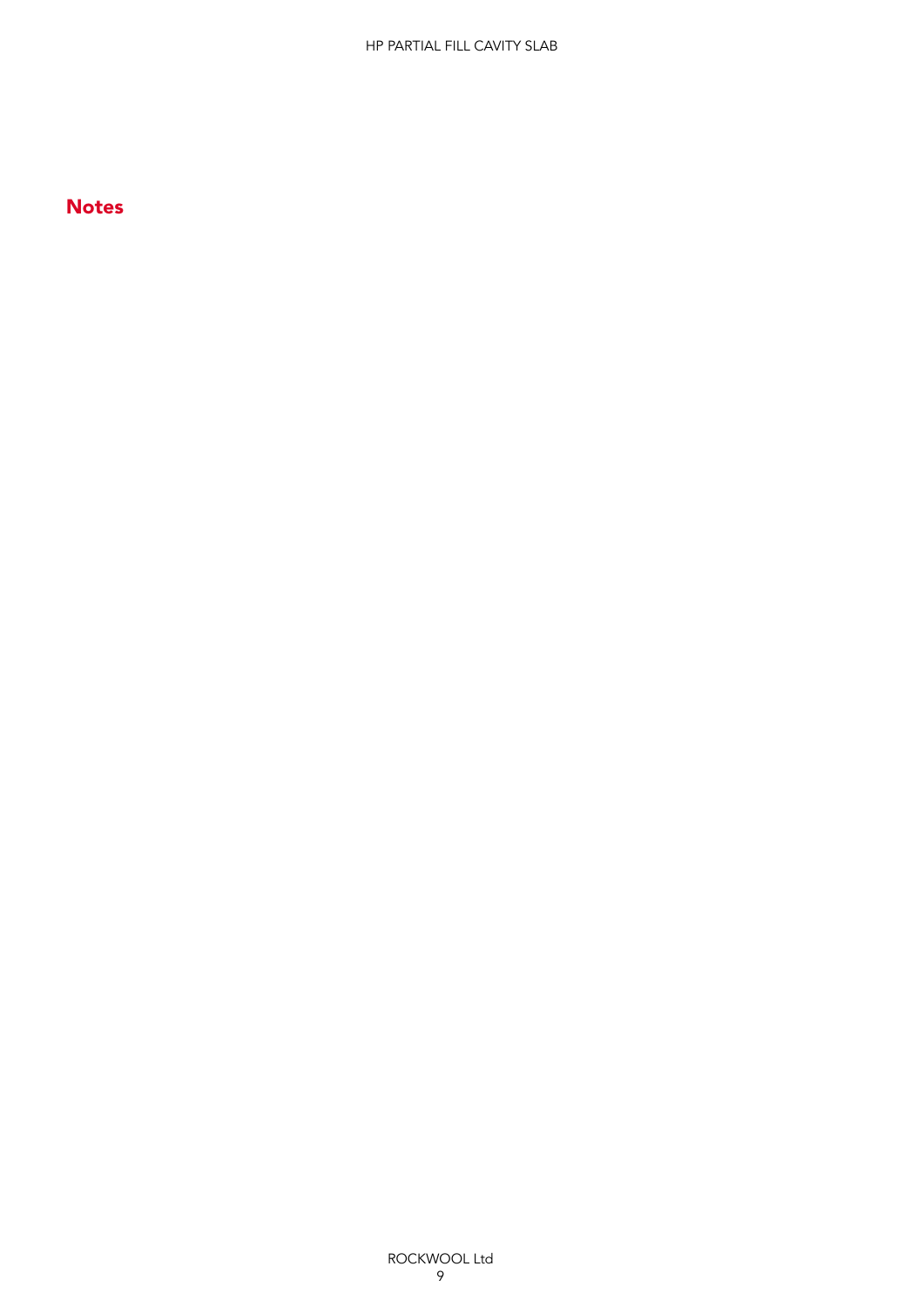## Notes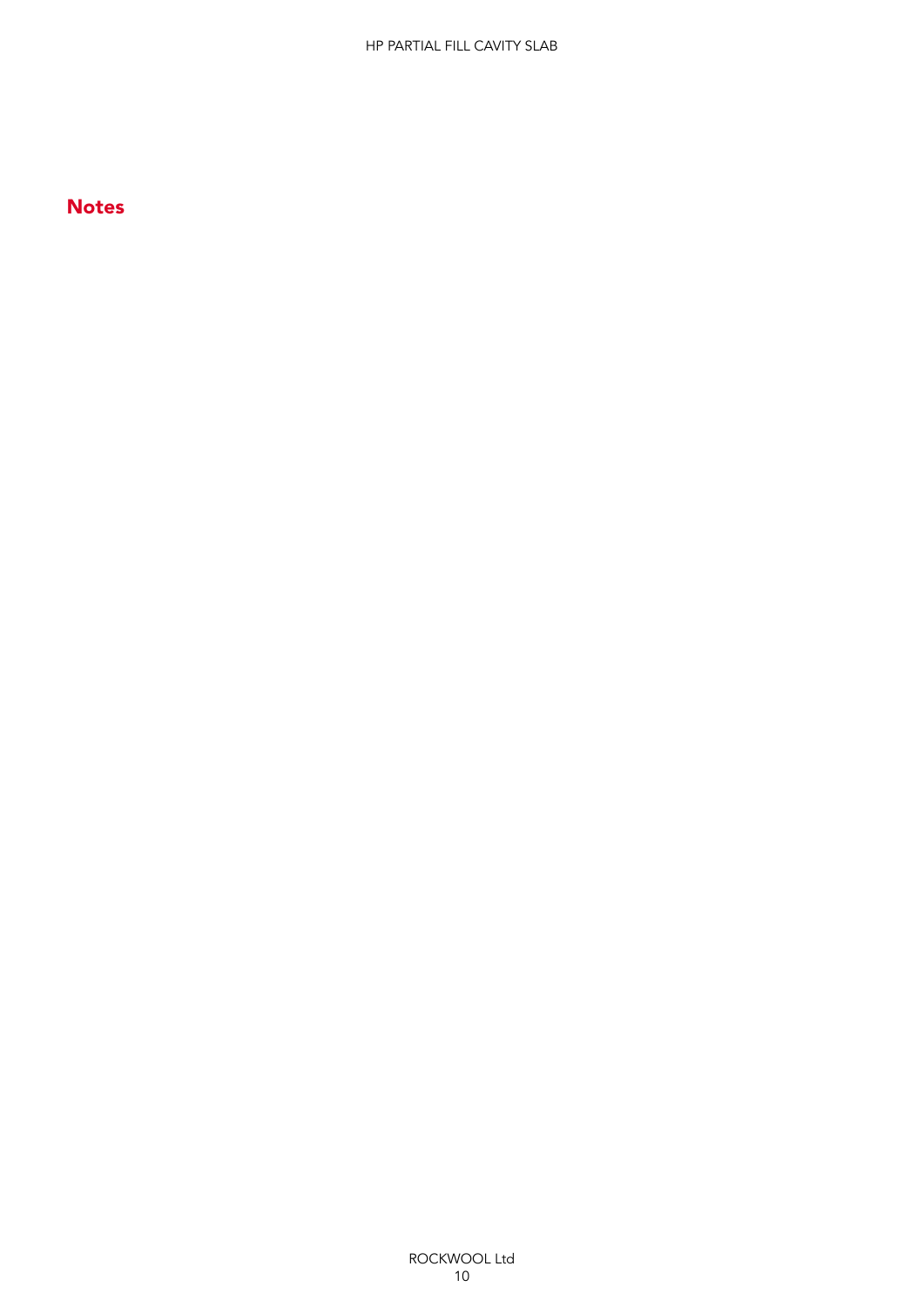## **Notes**